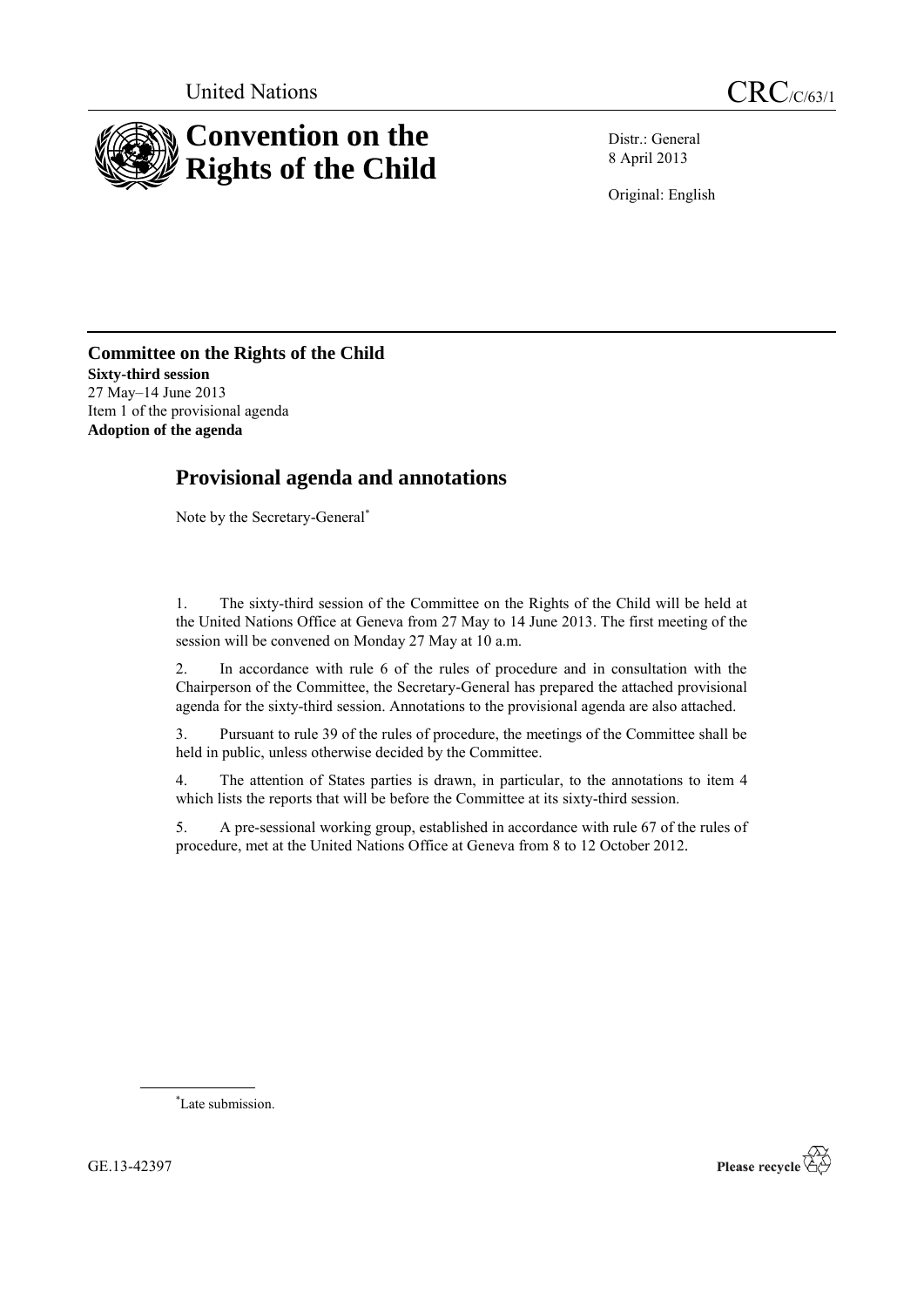## **Provisional agenda**

- 1. Adoption of the agenda.
- 2. Organizational matters.
- 3. Submission of reports by States parties.
- 4. Consideration of reports of States parties.
- 5. Cooperation with other United Nations bodies, specialized agencies and other competent bodies.
- 6. Methods of work of the Committee and treaty-body strengthening.
- 7. Days of general discussion.
- 8. General comments.
- 9. Future sessions.
- 10. Other matters.

## **Annotations to the provisional agenda**

#### **1. Adoption of the agenda**

In accordance with rule 9 of the rules of procedure, the Committee may revise the agenda and may, as appropriate, add, defer or delete items. Only urgent or important items may be added to the agenda.

#### **2. Organizational matters**

#### **(a) Solemn declaration by the newly elected members of the Committee**

In accordance with rule 15 of the rules of procedure, the newly elected members of the Committee will make the following solemn declaration in open meeting:

**"**I solemnly declare that I will perform my duties and exercise my powers as a member of the Committee on the Rights of the Child honourably, faithfully and conscientiously and observe the principles of independence and impartiality of the human rights treaty bodies adopted by the Committee."

## **(b) Election of officers**

In accordance with article 43, paragraph 9, of the Convention and rule 17 of the rules of procedure, the Committee shall elect from among its members officers of the Committee for a term of two years.

## **(c) Adoption of programme of work**

The Committee will consider its programme of work for the session, as well as any other matter concerning the modalities of discharging its functions under the Convention.

## **3. Submission of reports by States parties**

#### **Reports received**

In addition to the reports which are scheduled for consideration by the Committee at its sixty-third session (see the timetable for consideration of reports under item 4 below), and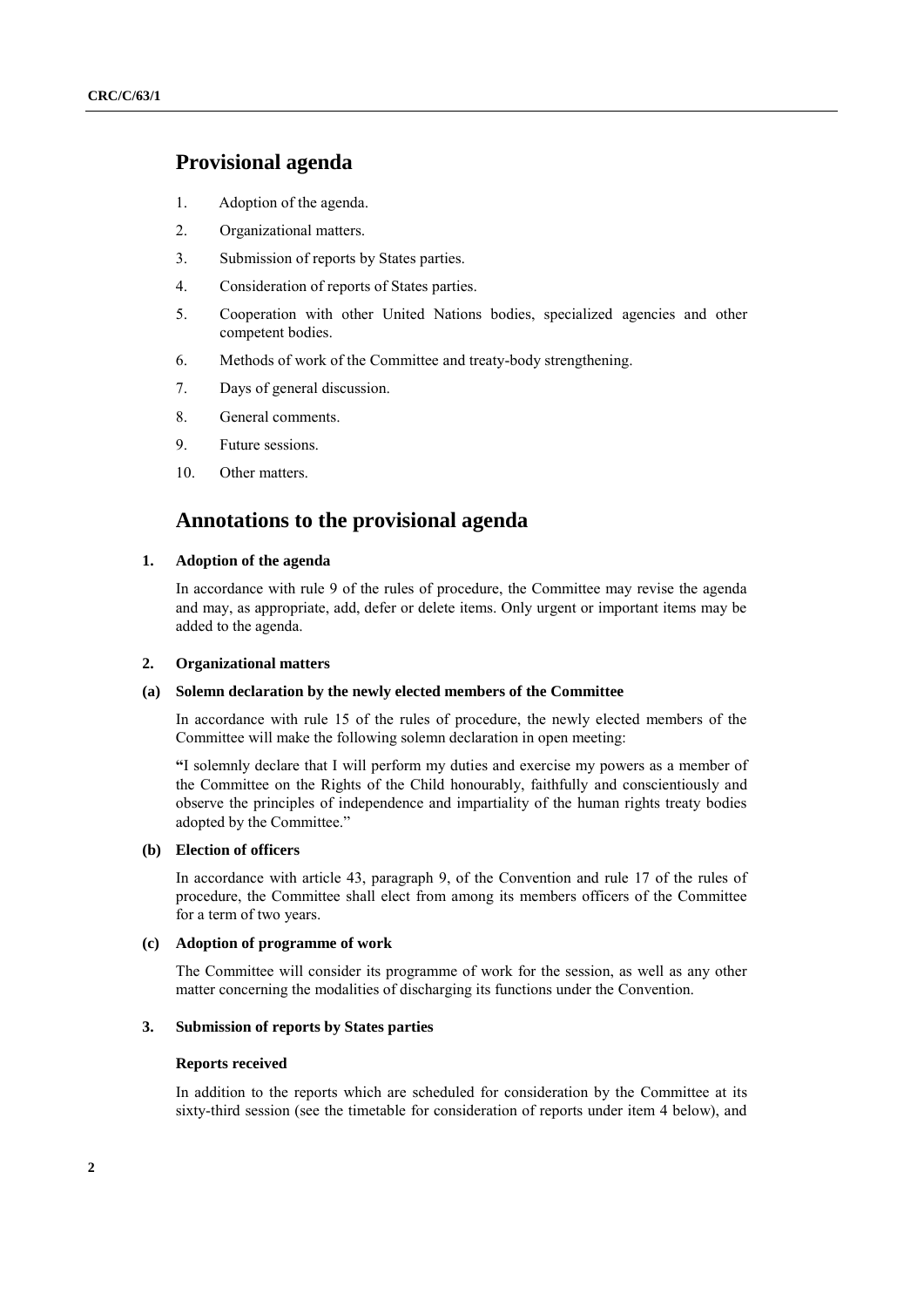reports included in the provisional agenda for the sixty-second session (CRC/C/62/1), the Secretary-General has received the following reports under the Convention and its Optional Protocols.

#### **Convention on the Rights of the Child**

| <i>State party</i> | Due in | Symbol          |
|--------------------|--------|-----------------|
| <b>Brazil</b>      | 2007   | $CRC/C/BRA/2-4$ |
| Maldives           | 2011   | $CRC/C/MDV/4-5$ |

#### **Optional Protocol to the Convention on the involvement of children in armed conflict**

| <i>State party</i> | Due in | Symbol           |
|--------------------|--------|------------------|
| <b>Brazil</b>      | 2006   | CRC/C/OPAC/BRA/1 |
| Madagascar         | 2006   | CRC/C/OPAC/MDG/1 |
| <b>Honduras</b>    | 2004   | CRC/C/OPAC/HND/1 |

## **Optional Protocol to the Convention on the sale of children, child prostitution and child pornography**

| Due in | Symbol           |
|--------|------------------|
| 2004   | CRC/C/OPSC/HND/1 |
| 2008   | CRC/C/OPSC/LVA/1 |
| 2006   | CRC/C/OPSC/MDG/1 |
|        |                  |

## **Overdue reports**

Under rule 71 of the rules of procedure, the Secretary-General is required to notify the Committee at each session of all cases of non-submission of reports. The full list of initial and periodic reports due under the Convention and the initial and periodic reports due under the Optional Protocols can be found in the document on the status of submission of reports (CRC/C/63/2). This document also indicates exceptional measures granted by the Committee to States parties that are encountering problems in complying with the strict time frame for submission of reports established by the Convention in article 44, paragraph 1, or the consideration of whose reports has been delayed.

## **4. Consideration of reports of States parties**

A tentative timetable for consideration of reports at the sixty-third session, prepared by the Secretary-General in consultation with the Chairperson and subject to approval by the Committee, is given below.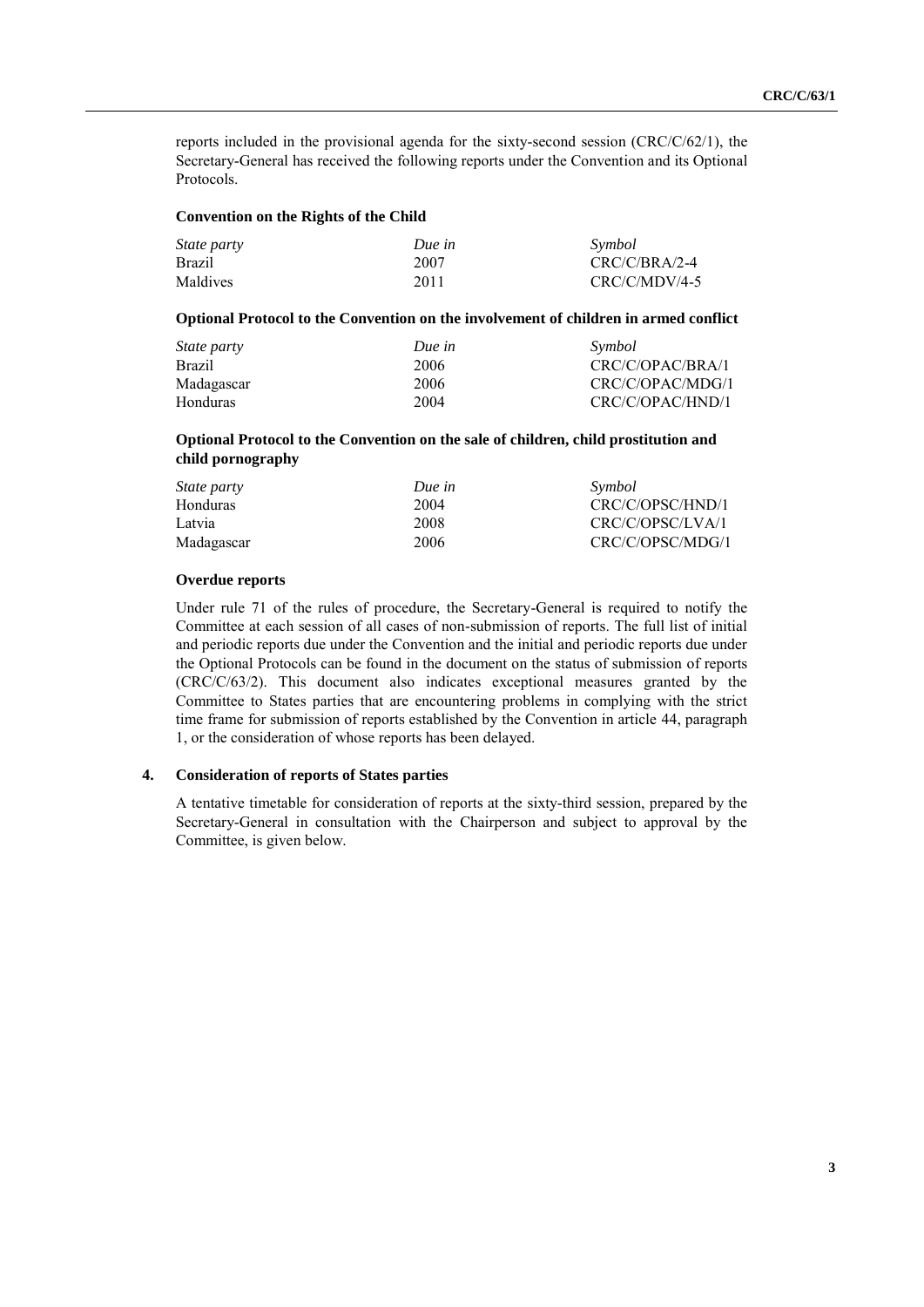| Date              | Time      | Agenda item    | State party                      |
|-------------------|-----------|----------------|----------------------------------|
| Tuesday, 28 May   | 10 a.m.   | $\overline{4}$ | Guinea-Bissau CRC                |
|                   | 3 p.m.    | $\overline{4}$ | Guinea-Bissau CRC<br>(continued) |
| Wednesday, 29 May | $10$ a.m. | $\overline{4}$ | Armenia CRC                      |
|                   | 3 p.m.    | 4              | Armenia CRC<br>(continued)       |
| Thursday, 30 May  | $10$ a.m. | $\overline{4}$ | Armenia OPSC/OPAC                |
|                   | 3 p.m.    | $\overline{4}$ | Rwanda CRC                       |
| Friday, 31 May    | 10 a.m.   | $\overline{4}$ | Rwanda CRC<br>(continued)        |
|                   | 3 p.m.    | $\overline{4}$ | Rwanda OPSC/OPAC                 |
| Monday, 3 June    | $10$ a.m. | $\overline{4}$ | Israel CRC                       |
|                   | 3 p.m.    | 4              | Israel CRC<br>(continued)        |
| Tuesday, 4 June   | $10$ a.m. | $\overline{4}$ | Uzbekistan CRC                   |
|                   | 3 p.m.    | 4              | Uzbekistan CRC<br>(continued)    |
| Wednesday, 5 June | 10 a.m.   | 4              | Uzbekistan OPSC/OPAC             |
| Thursday 6 June   | 10 a.m.   | $\overline{4}$ | Slovenia CRC                     |
|                   | 3 a.m.    | $\overline{4}$ | Slovenia CRC<br>(continued)      |

**Tentative timetable for consideration of reports of States parties**

In accordance with rule 72 of the rules of procedure, representatives of the States parties shall be invited to attend the meetings of the Committee when their reports are examined.